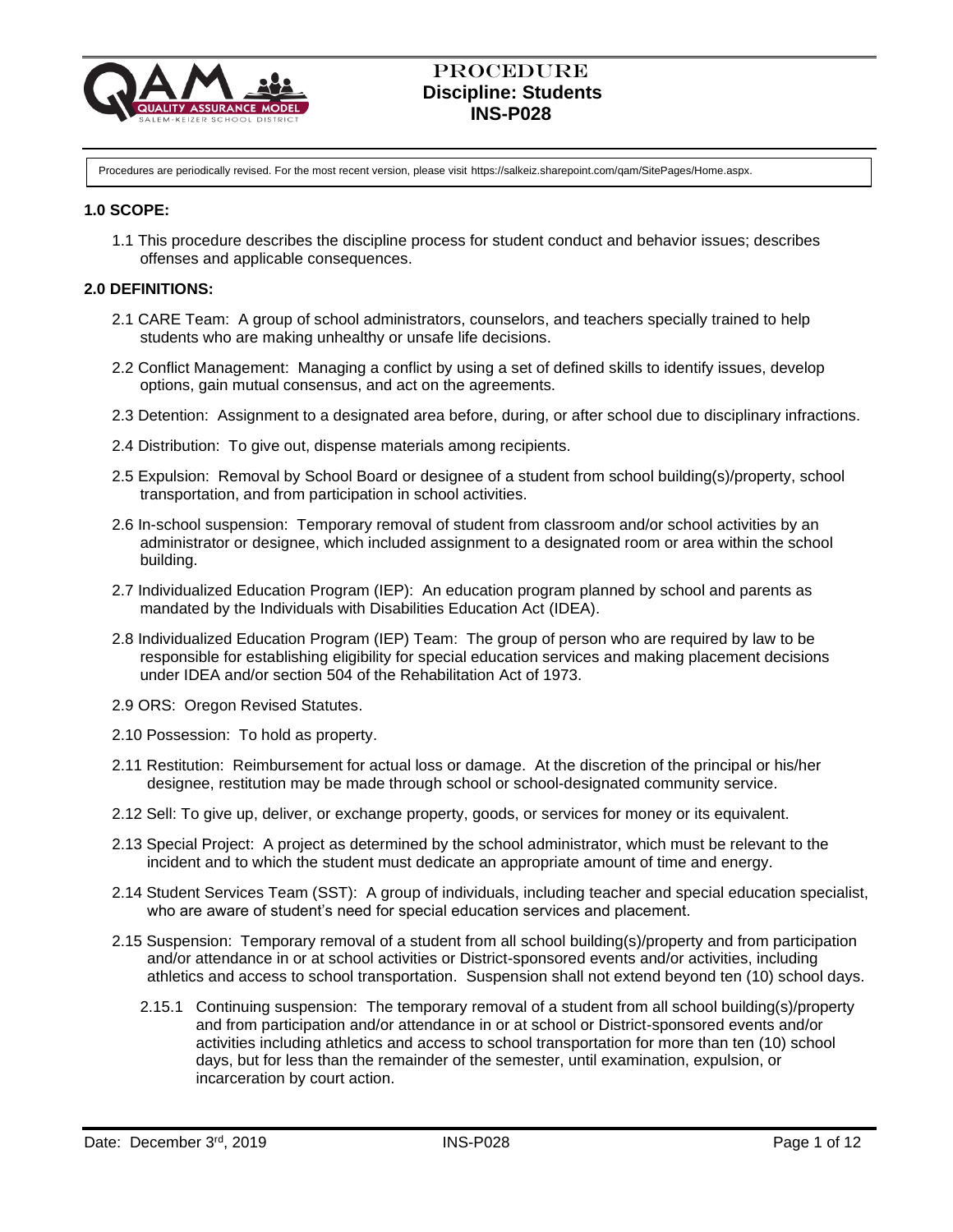

- 2.15.2 Emergency suspension: The immediate removal of a student from all school building(s)/property and from participation and/or attendance in or at school or District-sponsored events and/or activities, including athletics and access to school transportation.
- 2.16 Youth Services Team (YST): A community-based group of agency and school personnel dealing with youth-related issues focusing on the prevention of delinquency.

## **3.0 PROCEDURE:**

3.1 This procedure applies to student conduct, which occurs while a student is:

- 3.1.1 On school premises before, during, or after normal school hours including any time when the school is being used for a school-sponsored event.
- 3.1.2 At a school-sponsored event before, during or after normal school hours, including field trips and school-sponsored tours and activities in another city, state or country.
- 3.1.3 Traveling to and from school or a school-sponsored event.
- 3.1.4 Enrolled in summer school and/or intersessions.
- 3.1.5 Off school premises, during a normal school day, when such conduct involves threats of harm to students, staff and/or District property. Off school premises during normal school hours, when such conduct involves threats of harm to students, staff and/or District property. This could include conduct occurring during normal school hours at an offsite location in a reasonable proximity to a school as determined at the discretion of a school official. For example, distribution of drugs or alcohol or a fight using a weapon in a park near the school during normal school hours.
- 3.2 Referral Process:
	- 3.2.1 Employees will receive instruction at the beginning of each school year regarding the referral procedures and resources.
	- 3.2.2 Staff members will refer students to school personnel, the Individualized Educational Plan (IEP) Team, CARE Team, Student Services Team, and/or the Youth Services Team, as appropriate.
	- 3.2.3 If a student is a student with a documented disability, is on a 504 plan, or is eligible for special education services, the staff members will use the process outlined in section 3.4 of this procedure in conjunction with this referral process as appropriate.
- 3.3 Administration of Consequences:
	- 3.3.1 The building principal or his/her designee will consider criteria such as age, severity of the offense, number of prior offenses, past pattern of behavior, mitigating circumstances, and/or willingness of the student to accept responsibility for his/her actions.
	- 3.3.2 The age appropriateness of a particular consequence will be taken into consideration.
	- 3.3.3 In accordance with Oregon Revised Statute, the use of out-of-school suspension or expulsion as discipline of a student in the fifth grade or below, is limited to:
		- 3.3.3.1 Non-accidental conduct causing serious physical harm to a student or employee;
		- 3.3.3.2 When an administrator determiners, based on his/her observation or upon a report from an employee, the student's conduct poses a threat to the health or safety of students or employees; or
		- 3.3.3.3 When suspension or expulsion is required by law.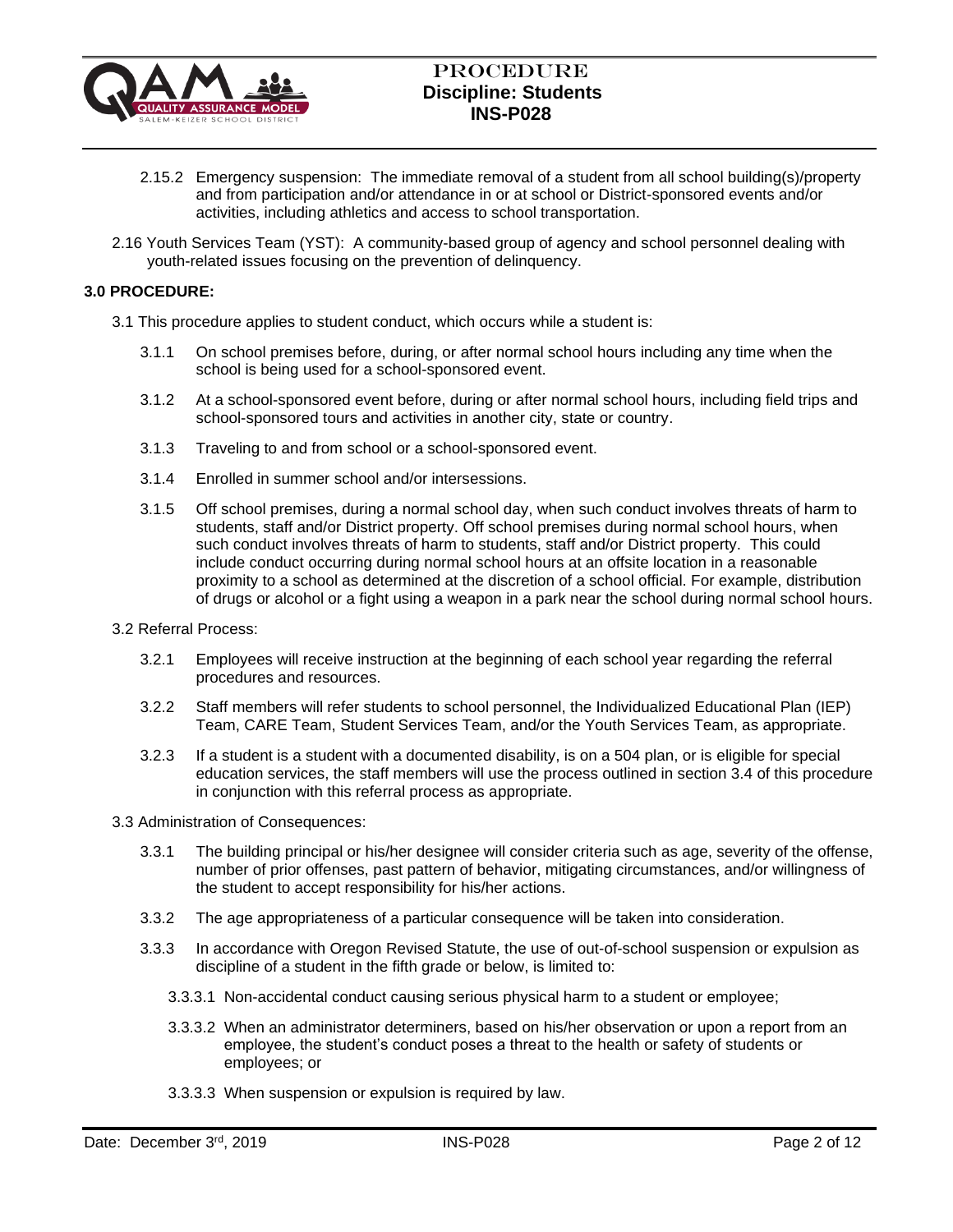

- 3.3.4 The list of consequences for each offense describes the usual and customary consequence.
- 3.3.5 The expectation is that the listed consequence(s) will be utilized. If an administrator contemplates deviating from the prescribed consequences as outlined in this procedure, he/she will first inform his/her supervisor.
- 3.3.6 Consequences may also include students being denied participation in extra- and co-curricular activities, and titles and/or privileges available to or granted to students may be denied and/or revoked. Examples include but are not limited to: valedictorian, salutatorian; student body, class or club office positions; optional field trips, or ceremonies and/or activities related to graduation, athletic events, and school sponsored dances or parties (including prom).
- 3.3.7 In cases of grievous and/or aggravated offenses, those which cause emotional distress, such as harassment and/or intimidation, those which cause physical pain to another, or those which are destructive to property, the District is not limited to the first consequence; but rather, as determined by the administrator, may choose a more serious consequence from the list of progressive discipline options.
- 3.3.8 In instances where suspension or expulsion is indicated as a consequence, readmission of the student may be contingent upon a written agreement involving the student, parent or other person in parental relationship, the principal or his/her designee, and any involved law enforcement representative.
	- 3.3.8.1 The contract may include completion of assigned homework and/or special project.
	- 3.3.8.2 The consequence cannot preclude the readmission of a student with a disability.
- 3.3.9 In instances where parent contact or involvement is required, a person in a parental relationship with the student may be utilized.
- 3.4 Discipline of Students with Disabilities:
	- 3.4.1 Discipline of a student with a disability will comply with the provisions of 20 USC § 1400 to 1485 and all other applicable federal and state statutes and regulations.
	- 3.4.2 Individual disciplinary procedures shall be discussed with the parent or other person in parental relationship of the student during the Individual Education Program process and may be included in an Individual Education Program (IEP) at the discretion of the IEP team.
	- 3.4.3 In developing the IEP, the IEP Team shall review the needs of the student and the manner in which the disability may affect behavior.
	- 3.4.4 If it is determined that the student cannot be expected to follow acceptable behavior patterns because of substantial interference from the disability, the Individualized Education Program must specify the procedures to be followed if unacceptable behavior occurs.
	- 3.4.5 Nothing in this subsection is intended to negate or diminish the due process rights afforded to nondisabled students.

#### 3.5 **Offenses and Consequences: Acts Against Persons**

#### 3.5.1 **Assault and Aggressive Behavior** –

- 3.5.1.1 Assault, Physical: To intentionally, knowingly, or recklessly cause physical injury and/or cause substantial pain to another person.
- 3.5.1.2 Aggressive Behavior: Physical behaviors directed toward another person, including, but not limited to kicking, hitting, biting, shoving, tripping, slapping, or attempting to injure.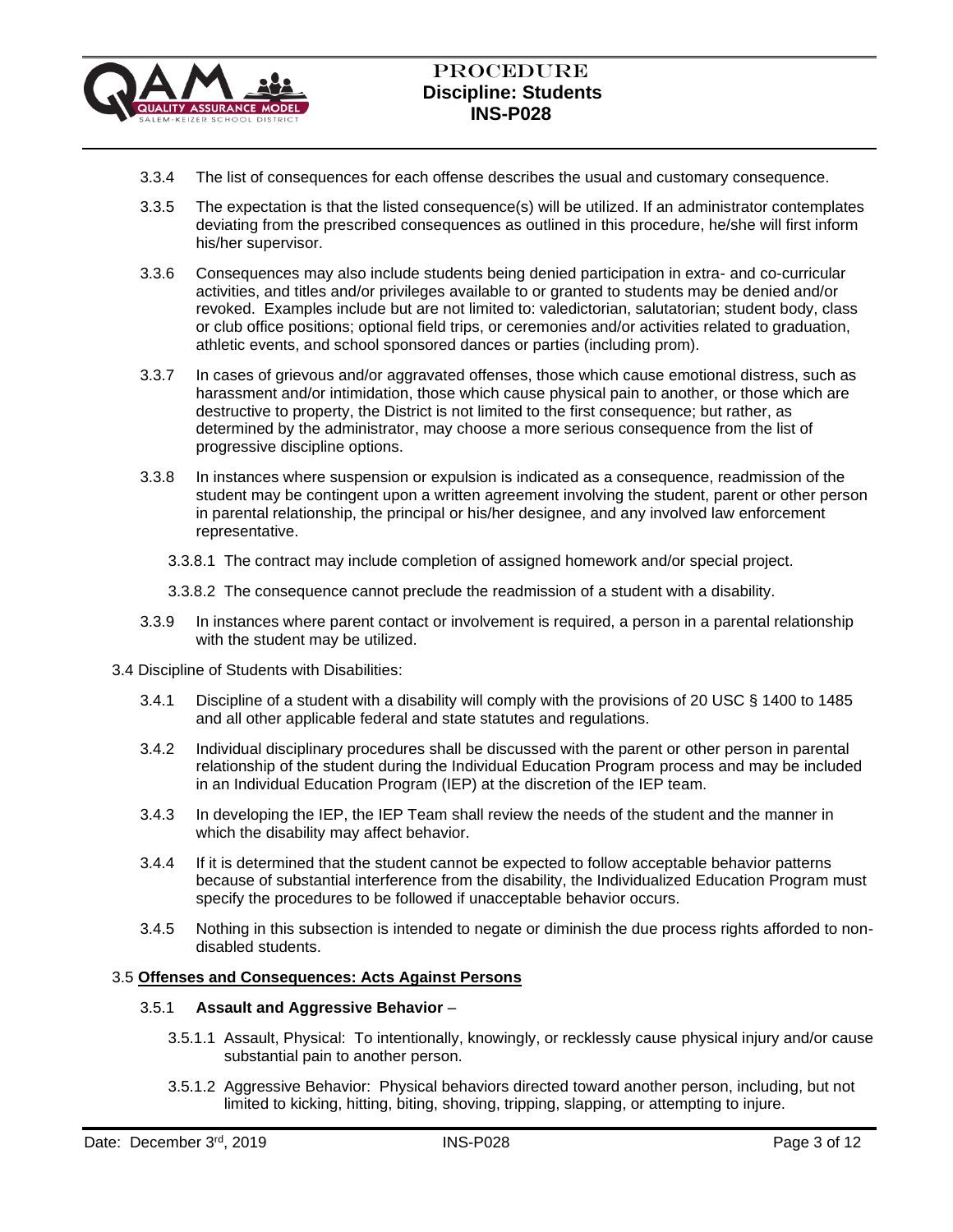

### 3.5.1.3 Consequences may include:

- 3.5.1.3.1 The student may be placed in a setting where the behavior will receive immediate attention.
- 3.5.1.3.2 A student who physically assaults another person will not be returned to the classroom until his/her assigned consequence has been complete and may, at the discretion of the District, be reassigned to another class, classroom, or school.
- 3.5.1.3.3 Contact with parent.
- 3.5.1.3.4 Conflict management meeting for involved parties.
- 3.5.1.3.5 Suspension for up to ten (10) school days. For K-5 students, refer to section 3.3.3.
- 3.5.1.3.6 Restitution for personal or school property damaged/destroyed in connection with the assault.
- 3.5.1.3.7 Referral to law enforcement authority.
- 3.5.1.3.8 Conference with parent prior to return of student to school.
- 3.5.1.4 Supplemental: The consequences below may only be used in conjunction with the consequences listed above.
	- 3.5.1.4.1 Continuing suspension and a recommendation for expulsion.
	- 3.5.1.4.2 Current evaluation from a community resource, such as a licensed mental health professional, at the expense of parent prior to readmission to school. If an evaluation is required for readmission, staff will provide the parent a list of community resources with sliding fee scale.
	- 3.5.1.4.3 Submission of student name to the Threat Assessment Team.

### 3.5.2 **Threats, Harassment, Intimidation, Bullying, Discriminatory Harassment, and Sexual Harassment** –

- 3.5.2.1 Threat/Threaten: To place another person in fear of imminent physical injury by word (written or verbal) or conduct
- 3.5.2.2 Harassment, intimidation or bullying: Any act that substantially interferes with a person's educational opportunities or performance, that takes place on school property, at any schoolsponsored activity, on school-provided transportation or at any official school bus stop, and that has the effect of:
	- 3.5.2.2.1 Knowingly placing a person in reasonable fear of physical harm or reasonable fear that damage may occur to the person's property, or
	- 3.5.2.2.2 Creating a hostile educational environment, which serves to distress threaten, demean, annoy, or torment another person.
- 3.5.2.3 Discriminatory Harassment: Verbal, written, or physical abusive behavior or conduct on the basis of race, color, national, origin, sex, or disability in violation of applicable federal or state civil rights laws, which interferes with a person's education and/or a person's participation in school activities, or that creates an intimidating, hostile, or offensive school-related environment.
- 3.5.2.4 Sexual Harassment: Unwelcome sexual advances, requests for sexual favors, and other verbal, written, or physical conduct of a sexual nature that interferes with a person's education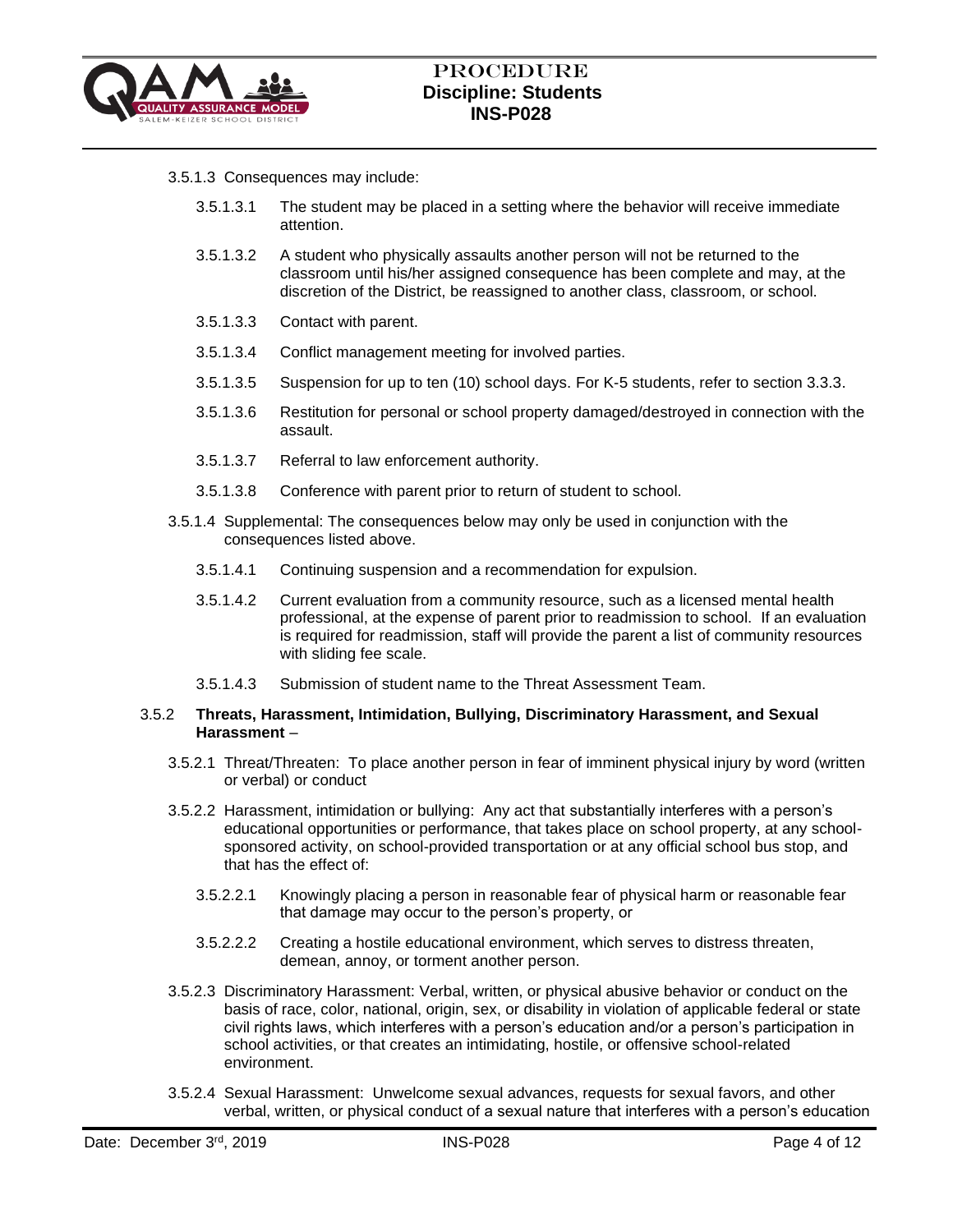

and/or a person's participation in school activities, or that creates an intimidating, hostile or offensive school-related environment

- 3.5.2.5 Consequences may include:
	- 3.5.2.5.1 Contact with parent.
	- 3.5.2.5.2 Conflict management meeting for involved parties.
	- 3.5.2.5.3 In-school suspension with a special project.
	- 3.5.2.5.4 Suspension for up to ten (10) school days, with a special project. For K-5 students, refer to section 3.3.3.
	- 3.5.2.5.5 Referral to law enforcement authority.
	- 3.5.2.5.6 Conference with parent prior to return of student to school.
- 3.5.2.6 Supplemental: The consequences below may only be used in conjunction with the consequences listed above.
	- 3.5.2.6.1 Continuing suspension and a recommendation for expulsion when an administrator deems the offense poses a threat to the health or safety of students or school employees and/or previous strategies to correct the behavior have been ineffective and/or the behavior is repeated.
	- 3.5.2.6.2 Current evaluation from a community resource at the expense of parent prior to readmission to school.
	- 3.5.2.6.3 Submission of student name to the Threat Assessment Team.

### 3.6 **Offenses and Consequences: Acts that Disrupt the Educational Environment**

- 3.6.1 **Insubordination** Behaviors which are defined as insubordinate may include but are not limited to disobeying or defying the authority of District personnel; verbal, physical and/or profane or rude behaviors; disruption of any classroom, school or District-sponsored activity. Insubordination may also include student behavior that constitutes a safety risk to the student or others and/or multiple referrals for insubordinate behaviors.
	- 3.6.1.1 This regulation is intended to give latitude to the staff in dealing with insubordinate behavior.
	- 3.6.1.2 Consequences may include:
		- 3.6.1.2.1 Removal from classroom or any District-sponsored activity for a period determined by the administrator who will consider the seriousness and frequency of the offense.
		- 3.6.1.2.2 Contact and conference with parent.
		- 3.6.1.2.3 Detention or in-school suspension.
		- 3.6.1.2.4 Suspension for up to ten (10) school days, with a special project, or in-school suspension with a special project. For K-5 students, refer to section 3.3.3.
		- 3.6.1.2.5 Continuing suspension and a recommendation for expulsion when an administrator deems the offense poses a threat to the health or safety of students or school employees and/or previous strategies to correct the behavior have been ineffective and/or the behavior is repeated.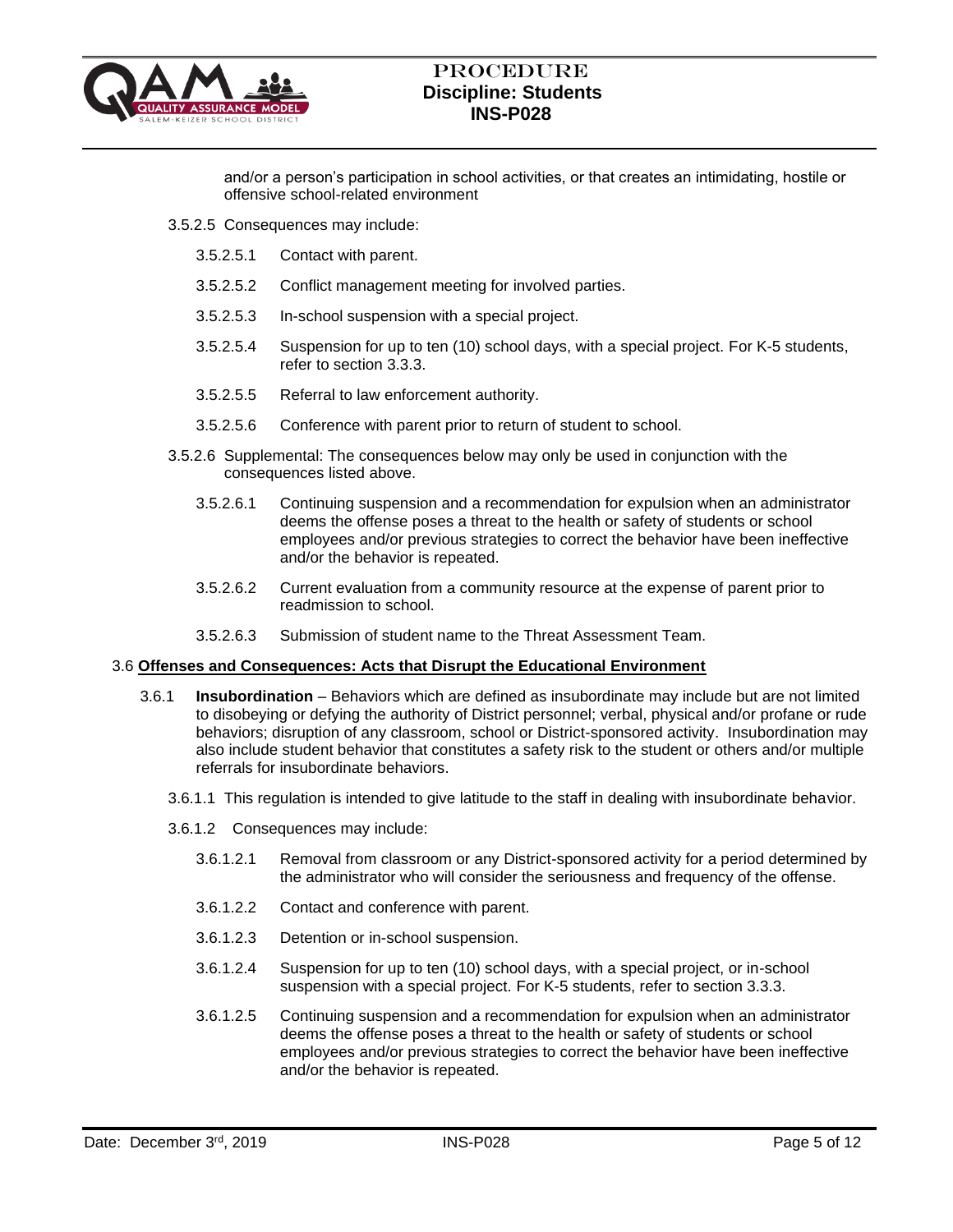

- 3.6.2 **Weapons Possession, concealing, or use while on school property or at any school sponsored event** – As defined in ORS 161.015(1) and (2) as any instrument or device of any kind which may inflict bodily harm. Possessing, transmitting, selling, or in any way displaying any weapon, device, instrument, material or substance, firearm, illegal explosive, or other implement which could reasonably be considered or used as a weapon, or attempted to be used as a weapon, or threatened to be used as a weapon, or is readily capable of causing death or serious physical injury, and/or which is of no reasonable or legitimate educational use to the student.
	- 3.6.2.1 Consequences may include:
		- 3.6.2.1.1 Confiscation of any item(s) related to the offense.
		- 3.6.2.1.2 Contact and conference with parent.
		- 3.6.2.1.3 Referral to law enforcement authority.
		- 3.6.2.1.4 Continuing suspension and a recommendation for expulsion.
		- 3.6.2.1.5 In accordance with ORS 339.250(6) and ORS 339.250(5), a student may be expelled from school for a period of not less than one year for possessing, concealing, or using a weapon, as defined in section 3.6.2 of this procedure, while on school property, traveling to or from school, any school sponsored event, or at any interscholastic activity administered by a voluntary organization.
		- 3.6.2.1.6 An administrator may offer a student an alternative consequence, as determined by the school administration team, in lieu of expulsion when the school administration team determines there are sufficient mitigating factors that justify an alternative consequence under section 3.10.
			- 3.6.2.1.6.1 Alternative consequences may include, but are not limited to: suspension from school, drug/alcohol assessment/treatment at the expense of the parent, a onepage paper documenting what the student has learned from the incident, community service, participation in group counseling or 1:1 counseling at the expense of the parent, and participation in extra- and co-curricular activities, and titles and/or privileges available to or granted to students being denied and/or revoked.
			- 3.6.2.1.6.2 The option of an alternative consequence as described above may be offered to a student once during their middle school years and once during their high school years.
	- 3.6.2.2 Consequences for subsequent offenses may include continuing suspension and a recommendation for expulsion.
- 3.6.3 **Look-Alike Weapons** Possessing, transmitting, selling, or in any way displaying any device, instrument, material or substance, or other implement which could reasonably be perceived as a weapon, and/or which is of no reasonable or legitimate educational use to the student.
	- 3.6.3.1 Consequences may include:
		- 3.6.3.1.1 Confiscation of any item(s) related to the offense.
		- 3.6.3.1.2 Contact and conference with parent.
		- 3.6.3.1.3 In-school suspension.
		- 3.6.3.1.4 Suspension for up to ten (10) school days. For K-5 students, refer to section 3.3.3.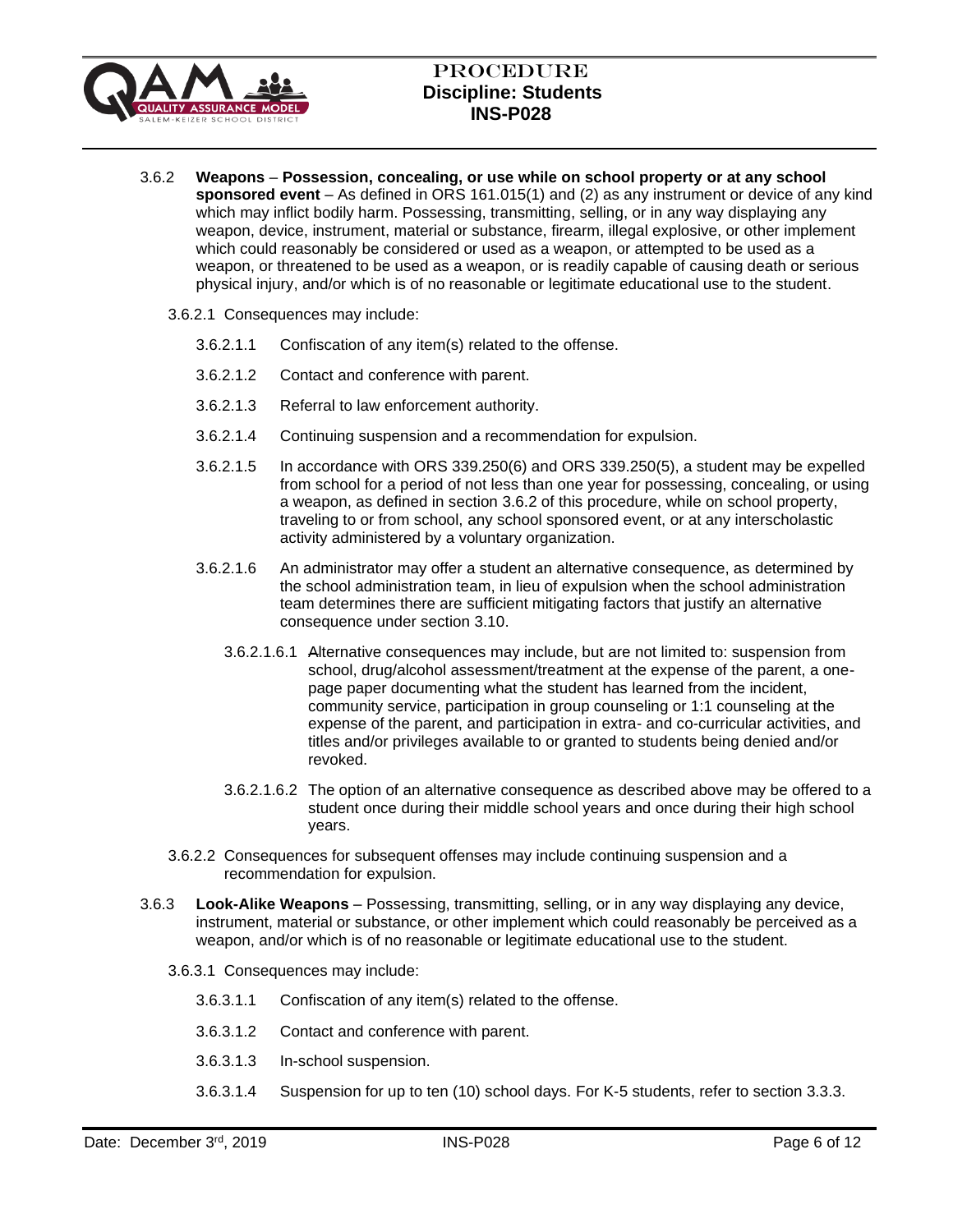

- 3.6.3.1.5 Referral to law enforcement.
- 3.6.3.1.6 Continuing suspension and a recommendation for expulsion when an administrator deems the offense poses a threat to the health or safety of students or school employees and/or previous strategies to correct the behavior have been ineffective and/or the behavior is repeated.
- 3.6.4 **Alcohol and Other Drugs Possession, use of, or being under the influence** Possession, use of, or being under the influence of, an alcoholic beverage; inhalants, including solvents and other dangerous substances; or any other drug as defined by but not necessarily limited to the Uniform Controlled Substance Act, ORS 475.005; possession of paraphernalia, possession of look-alikes being represented as being a controlled substance(s), and/or misuse of prescription or non-prescription drugs.
	- 3.6.4.1 The proper, prescribed use of medication obtained by medical prescription from an appropriate medical provider shall not be considered a violation of this rule.
	- 3.6.4.2 Consequences my include:
		- 3.6.4.2.1 Confiscation of any item(s) related to the offense.
		- 3.6.4.2.2 Contact and conference with parent.
		- 3.6.4.2.3 Referral to law enforcement authority.
		- 3.6.4.2.4 Referral to counselor who may also refer to the CARE Team, Youth Services Team, and/or IEP Team, if a special education student.
		- 3.6.4.2.5 Suspension, in or out of school, for up to ten (10) days. For K-5 students, refer to section 3.3.3.
		- 3.6.4.2.6 Continuing suspension and a recommendation for expulsion.
		- 3.6.4.2.7 An administrator may offer a student an alternative consequence, as determined by the school administration team, in lieu of expulsion when the school administration team determines there are sufficient mitigating factors that justify an alternative consequence under section 3.10.
			- 3.6.4.2.7.1 Examples of alternative consequences may include, but are not limited to: suspension from school, drug/alcohol assessment/treatment at the expense of the parent, a one-page paper documenting what the student has learned from the incident, community service, participation in group counseling or 1:1 counseling at the expense of the parent, participation in extra- and co-curricular activities, and titles and/or privileges available to or granted to students being denied and/or revoked.
		- 3.6.4.2.8 The option of an alternative consequence as described above may be offered to a student once during their middle school years and once during their high school years.
		- 3.6.4.2.9 Continuing suspension and a recommendation for expulsion when an administrator deems the offense poses a threat to the health or safety of students or school employees and/or previous strategies to correct the behavior have been ineffective and/or the behavior is repeated.
- 3.6.5 **Alcohol and Other Drugs Selling, possession with the intent to sell, or distribution** Selling, possession with the intent to sell, or distribution of, an alcoholic beverage; inhalants, including solvents and other dangerous substances; or any other drug as defined by but not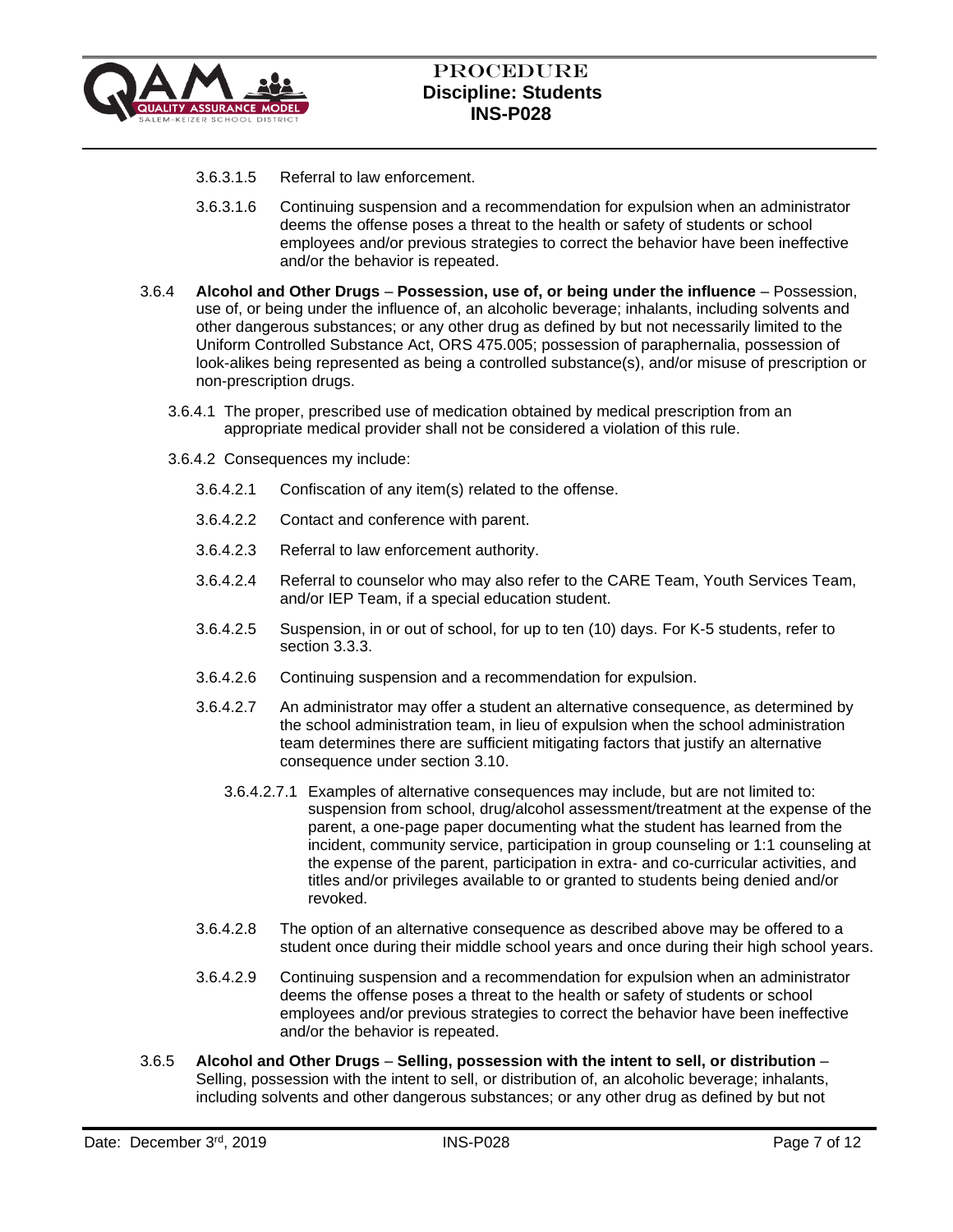

necessarily limited to the Uniform Controlled Substance Act, ORS 475.005; including look-alikes being represented as being a controlled substance(s), and/or misuse of prescription or nonprescription drugs.

- 3.6.5.1 The proper, prescribed use of medication obtained by medical prescription from an appropriate medical provider shall not be considered a violation of this rule.
- 3.6.5.2 Consequences my include:
	- 3.6.5.2.1 Confiscation of any item(s) related to the offense.
	- 3.6.5.2.2 Contact and conference with parent.
	- 3.6.5.2.3 Referral to law enforcement authority.
	- 3.6.5.2.4 Referral to counselor who may also refer to the CARE Team, Youth Services Team, and/or IEP Team, if a special education student.
	- 3.6.5.2.5 Continuing suspension and a recommendation for expulsion when an administrator deems the offense poses a threat to the health or safety of students or school employees and/or previous strategies to correct the behavior have been ineffective and/or the behavior is repeated. For K-5 students, refer to section 3.3.3.
- 3.6.6 **Tobacco** Smoking, possessing, selling, buying, transmitting, distributing, or otherwise using tobacco or tobacco products; look-alike tobacco and tobacco products, and those substances represented as being tobacco and tobacco products (such as e-cigarettes and their contents).
	- 3.6.6.1 Consequences may include:
		- 3.6.6.1.1 Confiscation of any item(s) related to the offence.
		- 3.6.6.1.2 Contact and conference with parent.
		- 3.6.6.1.3 Special project as assigned by administrator.
		- 3.6.6.1.4 Suspension, in or out of school, for up to three (3) days. For K-5 students, refer to section 3.3.3.
		- 3.6.6.1.5 Referral to law enforcement authority.
- 3.6.7 **Unauthorized Absences** Unauthorized absence: Any unauthorized absence from class without prior permission from parent or person in parental role
	- 3.6.7.1 Consequences may include:
		- 3.6.7.1.1 Contact with parent for all unauthorized absences.
		- 3.6.7.1.2 Any absence of more than five (5) consecutive days, direct contact from school personnel.
		- 3.6.7.1.3 Ten (10) absences over a four-week period, direct contact from school personnel.
		- 3.6.7.1.4 Conference and/or development of a contract involving the parent, student, and school.
		- 3.6.7.1.5 Detention or in-school suspension.
		- 3.6.7.1.6 Referral to law enforcement authority.
		- 3.6.7.1.7 Retention/failure to receive credit for coursework.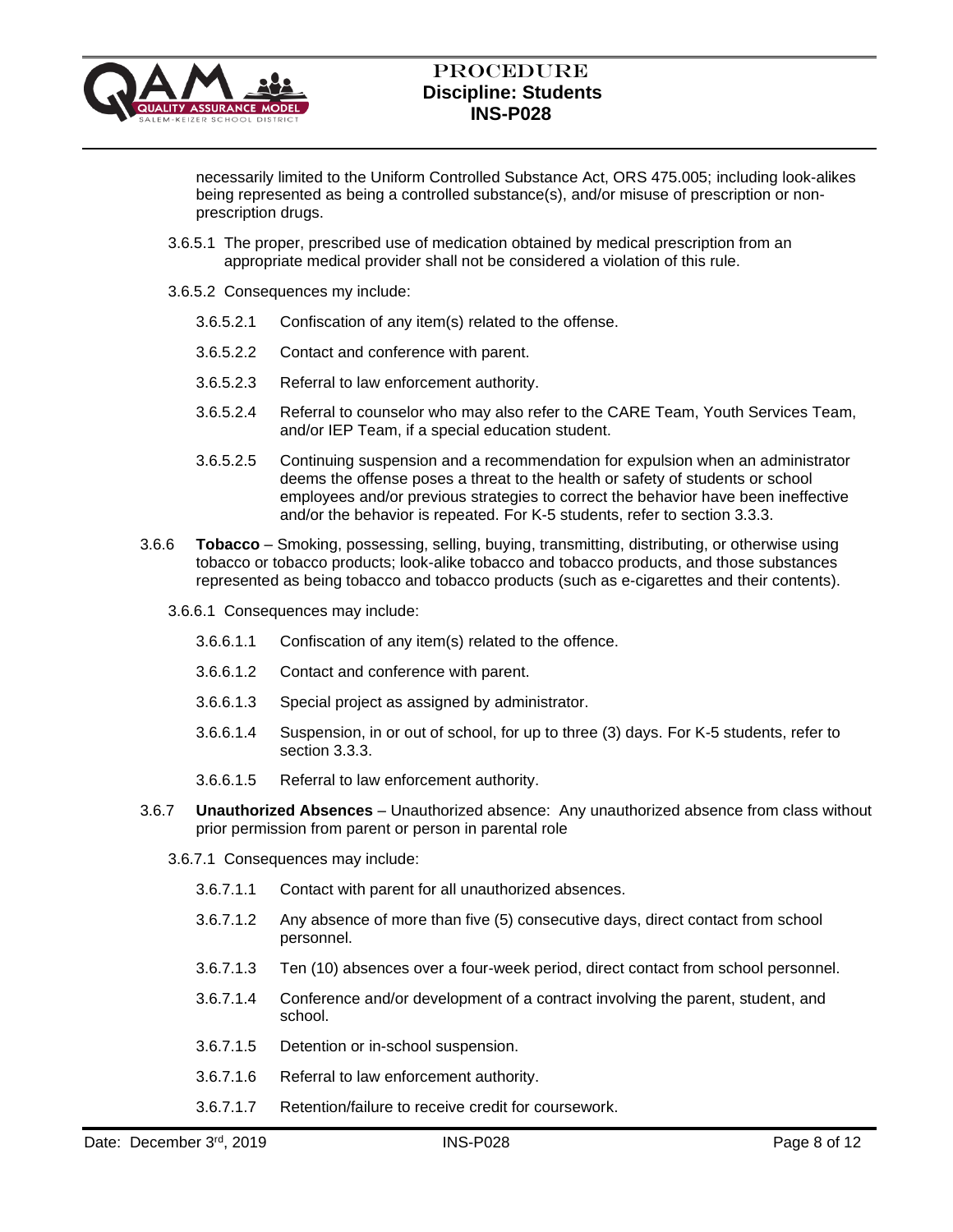

3.6.8 **Tardiness** – Arriving to school or to class after the scheduled, expected, or usual time, late.

3.6.8.1 Consequences may include:

- 3.6.8.1.1 Contact with parent.
- 3.6.8.1.2 Conference and/or development of a contract involving the parent, student and school.
- 3.6.8.1.3 Detention or in-school suspension.
- 3.6.8.1.4 Retention/failure to receive credit for coursework.

### 3.7 **Offenses and Consequences: Acts Against Property**

- 3.7.1 **Fire-setting** Any act or attempted act of fire-setting
	- 3.7.1.1 Consequences may include:
		- 3.7.1.1.1 Confiscation of any item(s) related to the offense.
		- 3.7.1.1.2 Contact and conference with parent.
		- 3.7.1.1.3 Referral to law enforcement authority (including the fire marshal).
		- 3.7.1.1.4 Restitution.
		- 3.7.1.1.5 Removal from participation in school activities until restitution is made.
		- 3.7.1.1.6 Suspension for up to ten (10) school days. For K-5 students, refer to section 3.3.3.
		- 3.7.1.1.7 Continuing suspension and a recommendation for expulsion when an administrator deems the offense poses a threat to the health or safety of students or school employees and/or previous strategies to correct the behavior have been ineffective and/or the behavior is repeated.
- 3.7.2 **Misuse of Computer Networks and Internet** Any use or misuse of any network and/or internet system to threaten damage to District property or personnel or in any way sabotages or modifies District programs, the District's computer networks and/or internet system, as defined in District policy INS-A004.
	- 3.7.2.1 Consequences may include:
		- 3.7.2.1.1 Contact with parent.
		- 3.7.2.1.2 Temporary revocation of system privileges for a minimum of thirty (30) calendar days.
		- 3.7.2.1.3 In-school suspension.
		- 3.7.2.1.4 Suspension for up to ten (10) school days. For K-5 students, refer to section 3.3.3.
		- 3.7.2.1.5 Permanent revocation of system privileges.
		- 3.7.2.1.6 Referral to law enforcement.
		- 3.7.2.1.7 Continuing suspension and a recommendation for expulsion when an administrator deems the offense poses a threat to the health or safety of students or school employees and/or previous strategies to correct the behavior have been ineffective and/or the behavior is repeated.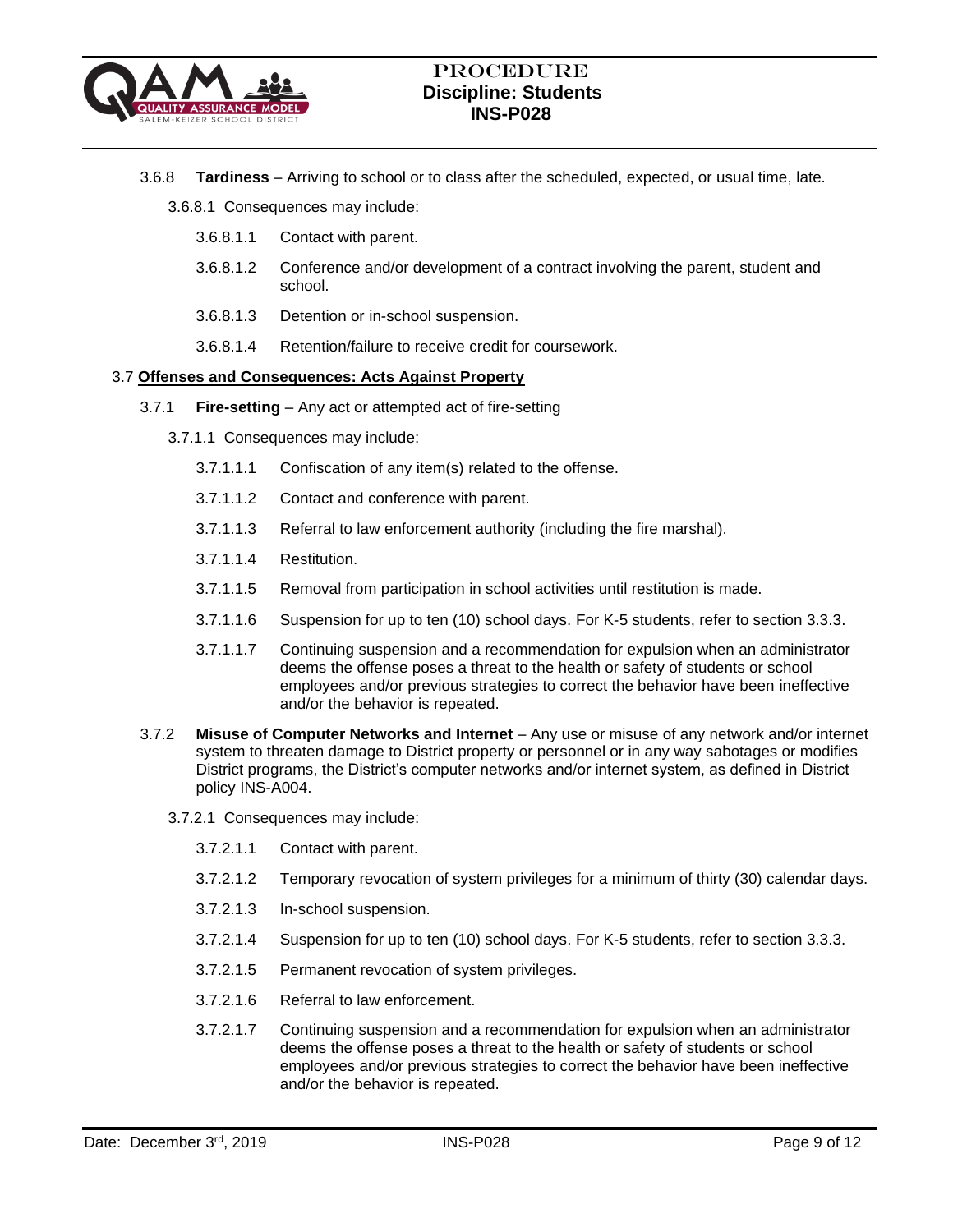

## 3.7.3 **Property Damage and Theft** –

- 3.7.3.1 Property Damage: Deliberate or intentional damage to any District facility and property and/or property belonging to the District or to another individual, including, but not limited to, improper care of books, locker and lock.
- 3.7.3.2 Theft: The act of stealing; the wrongful taking of the personal goods or property of another.
- 3.7.3.3 Consequences may include:
	- 3.7.3.3.1 Contact with parent.
	- 3.7.3.3.2 Restitution.
	- 3.7.3.3.3 In-school suspension.
	- 3.7.3.3.4 Suspension for up to ten (10) days. For K-5 students, refer to section 3.3.3.
	- 3.7.3.3.5 Removal from participation in school activities until restitution is made.
	- 3.7.3.3.6 Continuing suspension and a recommendation for expulsion when an administrator deems the offense poses a threat to the health or safety of students or school employees and/or previous strategies to correct the behavior have been ineffective and/or the behavior is repeated.
- 3.7.3.4 Supplemental: The consequences below may only be used in conjunction with the consequences listed above.
	- 3.7.3.4.1 Referral to law enforcement authority.
	- 3.7.3.4.2 Meeting for involved parties.
	- 3.7.3.4.3 Referral to a community mental health resource at expense of the parent.

#### 3.8 Suspensions:

- 3.8.1 A student whose conduct or behavior violates District policies, procedures, and/or code of conduct provisions may be suspended. The school administrator will determine the applicable offense and consequence section and may exercise one of the following options:
	- 3.8.1.1 In-school suspension
	- 3.8.1.2 Suspension
	- 3.8.1.3 Continuing suspension
	- 3.8.1.4 Emergency suspension
		- 3.8.1.4.1 If the presence of a student poses a continuing threat or danger to himself/herself or to other persons he/she may be suspended on a temporary basis.
- 3.8.2 In-school suspension process:
	- 3.8.2.1 The parent or other person in parental relationship will be notified.
	- 3.8.2.2 No hearing is required prior to an in-school suspension.
	- 3.8.2.3 The student will be given class work.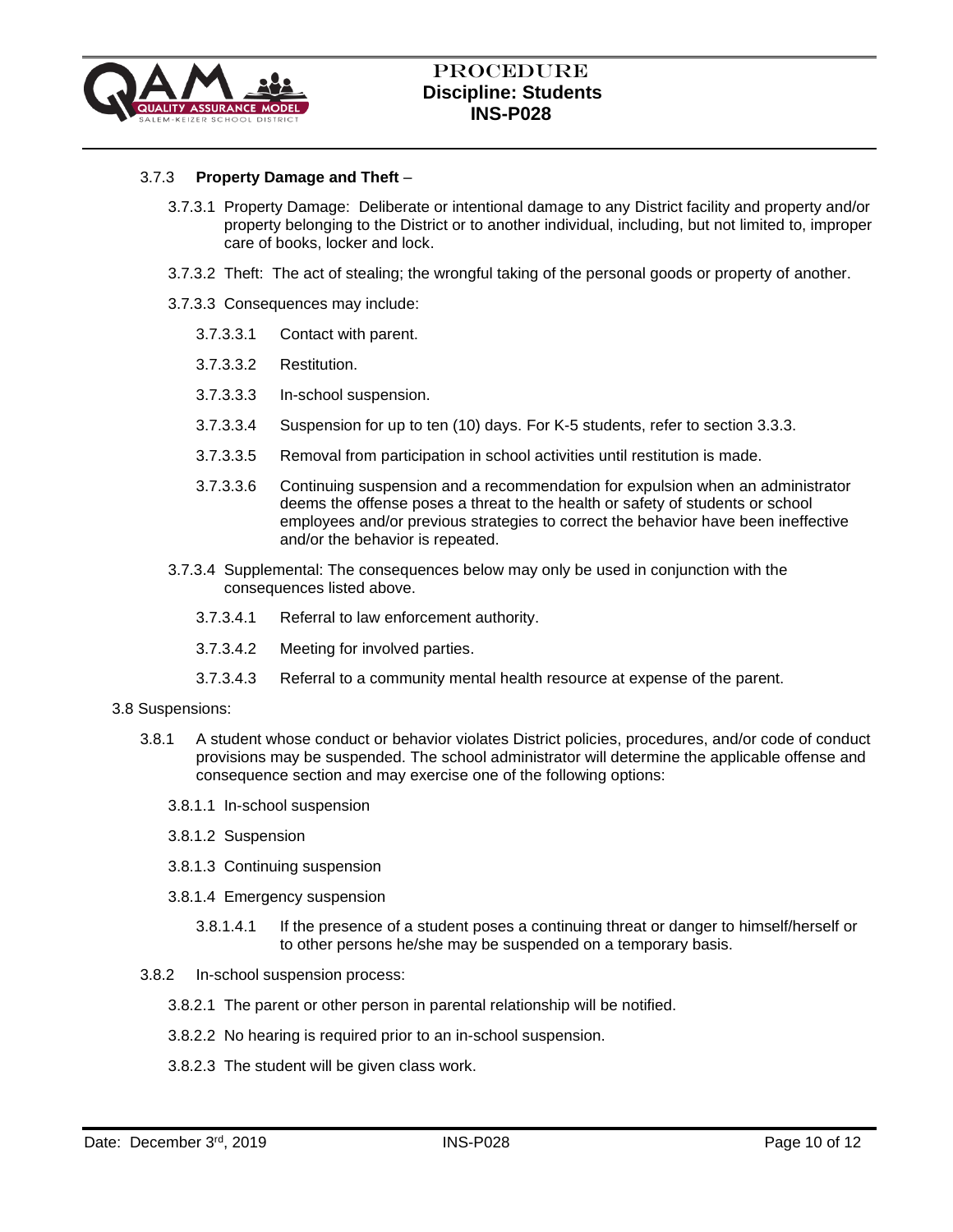

- 3.8.2.4 If a student is to be held after school, the parent or other person in parental relationship will notified.
- 3.8.3 Suspension process:
	- 3.8.3.1 An informal hearing shall be conducted by the principal or his/her designee prior to suspending a student. In the case of an emergency suspension, the informal hearing may be conducted the next day.
		- 3.8.3.1.1 Oral or written specifications of the charges shall be provided to the student.
		- 3.8.3.1.2 If the student denies the charges, the principal or his/her designee shall explain the evidence, which substantiates the charges.
		- 3.8.3.1.3 The students shall have an opportunity to present his/her version of the facts.
	- 3.8.3.2 If a suspension is ordered, during regular school hours on a regular school day, the principal or his/her designee shall notify, if at all possible by telephone in addition to written notification, the student and the parent or other person in parental relationship of the suspension and the reasons for the action.
		- 3.8.3.2.1 If the parent or other person in parental relationship cannot be contacted the decision to send the student home, to allow the student to remain on the school premises, or to refer the student to the proper authorities will be made after taking into consideration the age and maturity of the student and the nature of the misconduct which has led to the suspension.
	- 3.8.3.3 If suspension is ordered, the principal or his/her designee shall, as soon as practicable, give written notification to the student and parent or other person in parental relationship, such notice to include:
		- 3.8.3.3.1 The terms of the suspension and the conditions, if any, for reinstatement.
		- 3.8.3.3.2 The methods and conditions by which the student's work will be made up.
		- 3.8.3.3.3 The appeal process.
- 3.8.4 If a student is emancipated or 18 years of age or over, the parent or other person in parental relationship need not be notified.
- 3.8.5 The length of a suspension shall not be interrupted by a District authorized break in school days of more than seven (7) calendar days, unless it is a continuing suspension.
- 3.8.6 When an out-of-school suspension is ordered for a K-5 student, the district shall take steps to prevent the recurrence of the behavior that led to the suspension and return the student to a classroom setting to minimize the disruption of the student's academic instruction.
- 3.9 Academic credit:
	- 3.9.1 No academic penalties shall be imposed on a student because of a suspension.
	- 3.9.2 A suspended student shall have the responsibility and obligation to complete all assignments and tests missed during the suspension period according to the procedures established by the principal or his/her designee.
- 3.10 Alternative to out-of-school suspension or expulsion: